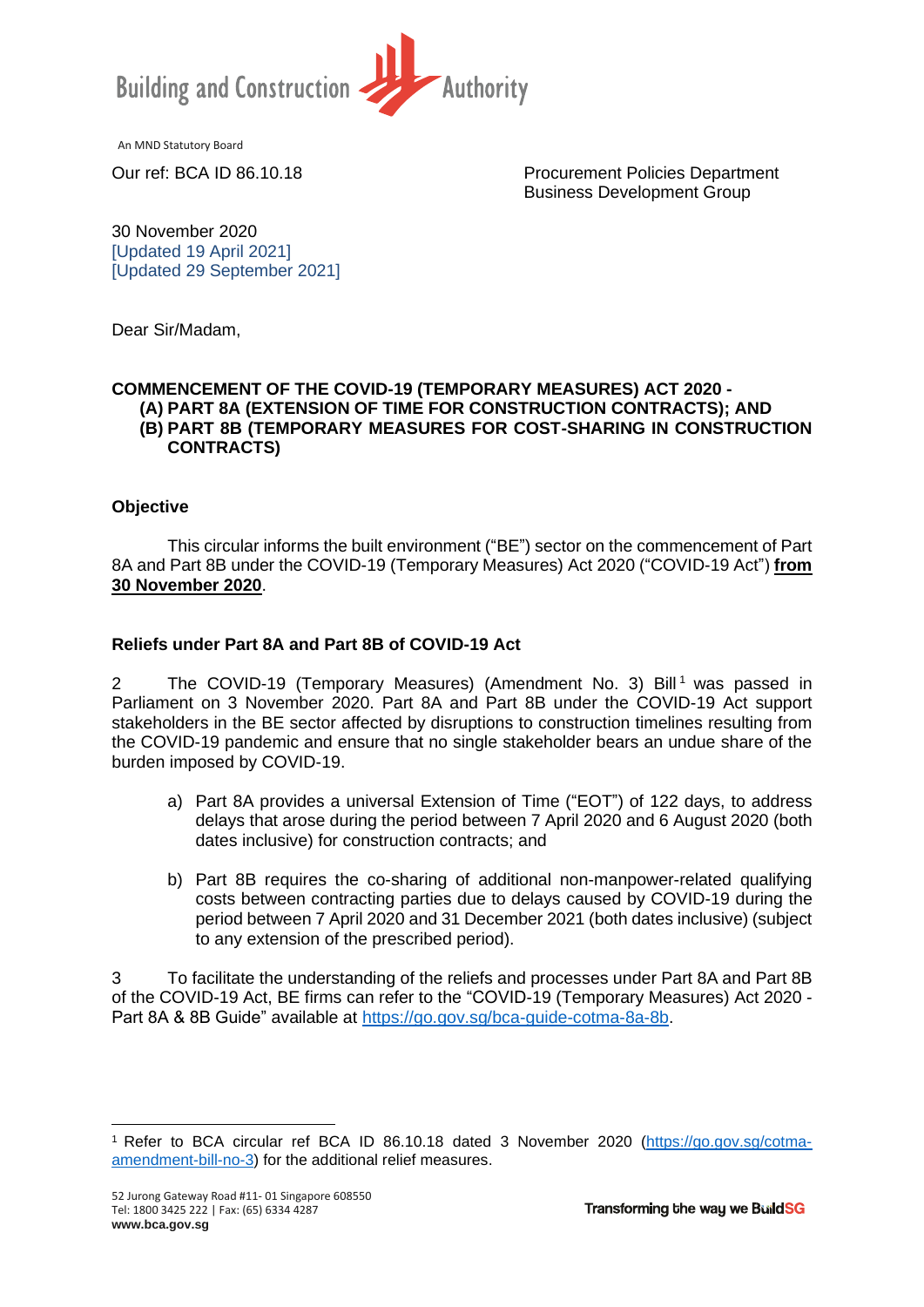# **Support measures for Public Sector Construction Contracts**

4 The reliefs under Part 8A and Part 8B of the COVID-19 Act apply to all construction contracts, including construction contracts to which the Government is a party. The earlier circulars/advisories<sup>2</sup> relating to 'ex-gratia co-sharing of the prolongation costs in public sector construction contracts due to COVID-19' will be superseded, with exception to the following, with effect from 30 November 2020:

- a) Providing equivalent EOT and cost-sharing on ex-gratia basis Notwithstanding Part 8A and Part 8B of the COVID-19 Act only apply to contracts awarded before 25 March 2020, Government Procuring Entities ("GPEs") shall continue to provide equivalent reliefs of EOT and co-sharing of prolongation costs to construction contracts which were entered into on or after 25 March 2020 but with tenders closed on or before 1 June 2020. For construction contracts in which it has been assessed that works have been carried out between 20 April 2020 and 30 June 2020 (both dates inclusive), notwithstanding that such contracts are not eligible for relief under Part 8A, GPEs shall continue to assess and provide appropriate EOT for any delay in works between 7 April 2020 and 6 August 2020 (both dates inclusive); and
- b) Co-sharing of contractor-owned equipment costs GPEs shall continue to co-share contractor-owned equipment costs as part of the prolongation costs, notwithstanding that costs incurred in respect of contractor-owned equipment is not part of qualifying costs under Part 8B.

Please refer to Annex A for more details on the key differences between Part 8A & Part 8B under the COVID-19 Act and the previous guidelines issued for public sector construction contracts. Recommended approaches for public sector construction contracts are also included in Annex A.

## **Clarifications**

5 For enquiries or feedback on the above, please contact BCA at [https://www.bca.gov.sg/feedbackform/.](https://www.bca.gov.sg/feedbackform/)

Thank you.

Yours faithfully

TAN CHEE KIAT GROUP DIRECTOR BUSINESS DEVELOPMENT GROUP for CHIEF EXECUTIVE OFFICER BUILDING AND CONSTRUCTION AUTHORITY

Enc: Annex A

<sup>2</sup> Refer to BCA advisory to government agencies and industry circular on "Ex-Gratia Co-Sharing of Prolongation Costs due to COVID-19" dated 29 June 2020 and subsequent circular on "Treatment of Claims Arising from COVID-19 in Public Sector Construction Contracts" dated 25 September 2020.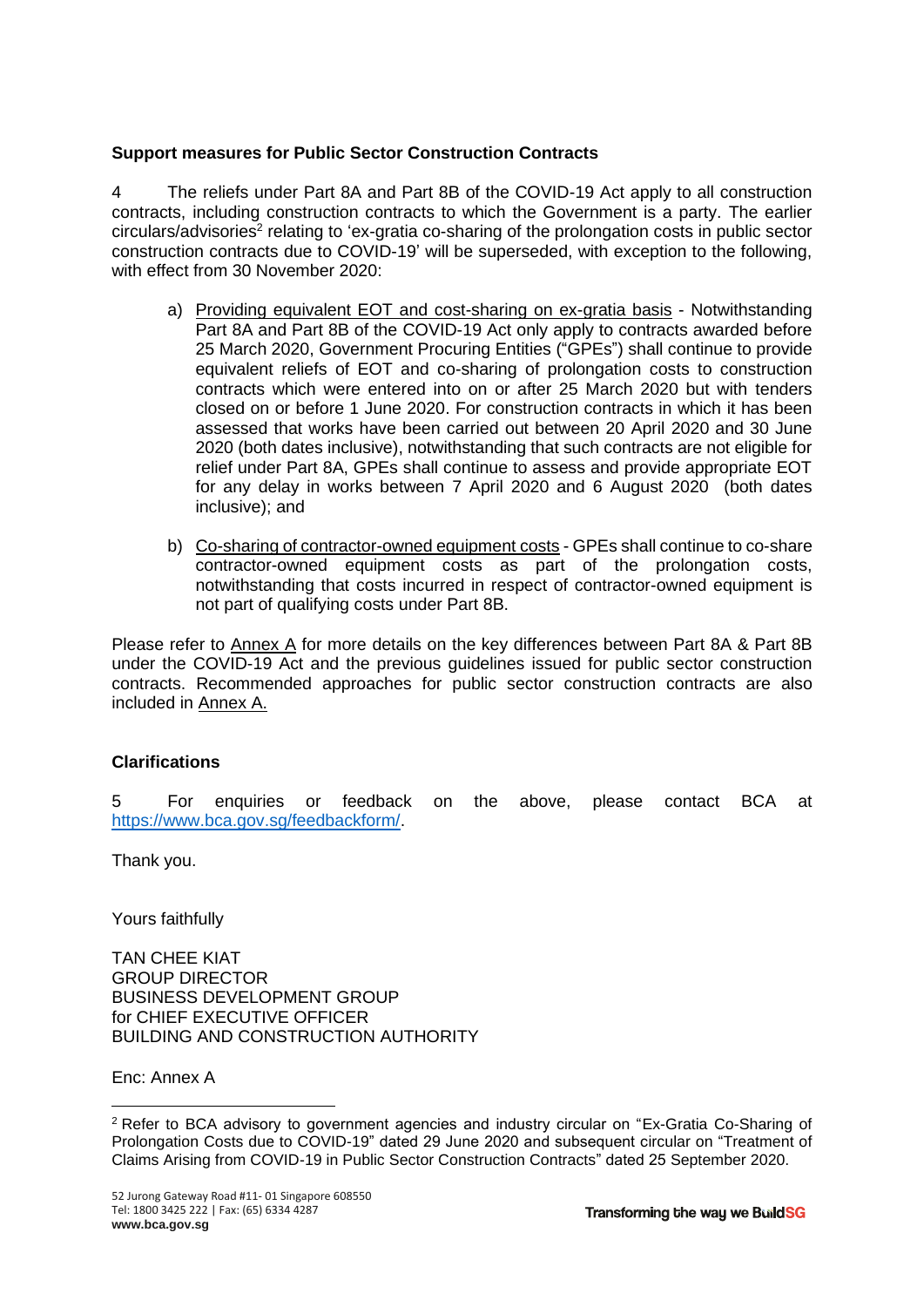**Reliefs by align with Part 8A & 8B from** 

to provide reliefs to construction contracts their tenders closed on or before 1 June

**Rous construction contracts in assessed that works have been carried** oth dates inclusive), GPEs shall continue delay in works occurring between 7 April

sessed that works substantially restarted

for the EOT relief as works were carried . Nonetheless, the project SO can grant ne 2020 on an ex-gratia basis.

f 122 days under Part 8A of the COVID-

nd contract commencement date was 1 rt work on site on 15 July 2020 due to

e since contract was entered into after 25 ant EOT for period between 1 July 2020.

BA of the COVID-19 Act i.e. 122 days.

on works by completion date outside the 020 (both dates inclusive), to a material i still grant EOT on an ex-gratia basis.

due to COVID-19 is not an automatic to approach for Part 8B below.

|                | <b>Reliefs under Part 8A &amp; 8B of COVID-19 Act</b>                                                                                                                                                                                                                                                                                                                      | Previous approach for public sector projects                                                                                                                                                                                                                                                                        | Recommended approach for public sector pro<br><b>30 November 2020</b>                                                                                                                                                                                                                                                                                                                                                                                                                                                                                                                                                                                                                                                                                                                                                                                                                                                                                                                                                |
|----------------|----------------------------------------------------------------------------------------------------------------------------------------------------------------------------------------------------------------------------------------------------------------------------------------------------------------------------------------------------------------------------|---------------------------------------------------------------------------------------------------------------------------------------------------------------------------------------------------------------------------------------------------------------------------------------------------------------------|----------------------------------------------------------------------------------------------------------------------------------------------------------------------------------------------------------------------------------------------------------------------------------------------------------------------------------------------------------------------------------------------------------------------------------------------------------------------------------------------------------------------------------------------------------------------------------------------------------------------------------------------------------------------------------------------------------------------------------------------------------------------------------------------------------------------------------------------------------------------------------------------------------------------------------------------------------------------------------------------------------------------|
| [Part 8A]      | <b>Extension of Time (EOT) for Construction Contracts</b>                                                                                                                                                                                                                                                                                                                  |                                                                                                                                                                                                                                                                                                                     |                                                                                                                                                                                                                                                                                                                                                                                                                                                                                                                                                                                                                                                                                                                                                                                                                                                                                                                                                                                                                      |
| Eligibility    | Construction contracts that:<br>were entered into before 25 March 2020;<br>remained in force on 2 November 2020; and<br>were ongoing as at 7 April 2020 (i.e.<br>construction works not certified completed),<br>and<br>Excludes construction contracts where:<br>construction works were carried out between<br>20 April 2020 and 30 June 2020 (both dates<br>inclusive). | On-going construction contracts:<br>• with tenders closed on or before 1 June<br>2020, and<br>Exclude construction contracts that:<br>• did not stop or have substantially restarted<br>before 6 August 2020. For such contracts,<br>GPEs can adjust the EOT to be granted<br>accordingly.                          | For public sector projects, GPEs shall continue to p<br>entered into on or after 25 March 2020 but with th<br>2020.<br>For construction contracts in which it has been a<br>out between 20 April 2020 and 30 June 2020 (both<br>to assess and provide appropriate EOT for any de<br>2020 and 6 August 2020 (both dates inclusive).<br><b>For illustration</b><br>Scenario 1: The Superintending Officer (SO) asse<br>on 25 June 2020.<br>Under Part 8A, the contractor will not be eligible fo<br>out between 20 April 2020 and 30 June 2020. N<br>EOT for period between 7 April 2020 and 25 June<br>Scenario 2: Work restarted on 1 July 2020.<br>The contractor will be eligible for the full EOT of 1<br>19 Act.<br>Scenario 3: Tender closed on 30 April 2020 and<br>July 2020. The contract was only able to start<br>unavailability of workers earlier.<br>Under Part 8A, the contractor will not be eligible s<br>March 2020. For public sector, the SO can grant<br>and 15 July 2020 on an ex-gratia basis. |
| Duration       | 122 days in relation to delays occurring in the<br>period between 7 April 2020 and 6 August<br>2020 (both dates inclusive)                                                                                                                                                                                                                                                 | 4-month universal Extension of Time (EOT)<br>in relation to delays occurring in the period<br>between 7 April 2020 and 6 August 2020<br>(both dates inclusive)                                                                                                                                                      | The previous approach is consistent with Part 8A                                                                                                                                                                                                                                                                                                                                                                                                                                                                                                                                                                                                                                                                                                                                                                                                                                                                                                                                                                     |
| <b>Process</b> | Automatic entitlement                                                                                                                                                                                                                                                                                                                                                      | Automatic entitlement unless project did not<br>stop or has substantially restarted before 6<br>August 2020<br>Waive the requirement for contractors to<br>submit the notice and/or substantiate the<br>EOT claims under the Public Sector<br>Conditions<br>Standard<br>of<br>Contract<br>("PSSCOC") Clause 14.3(1) | The previous approach is consistent with Part 8A.<br>For contractor's inability to complete construction<br>period between 7 April 2020 and 6 August 2020<br>extent caused by a COVID-19 event, GPEs can s<br>For avoidance of doubt, any EOT granted du<br>entitlement to cost-sharing under Part 8B. Refer to                                                                                                                                                                                                                                                                                                                                                                                                                                                                                                                                                                                                                                                                                                      |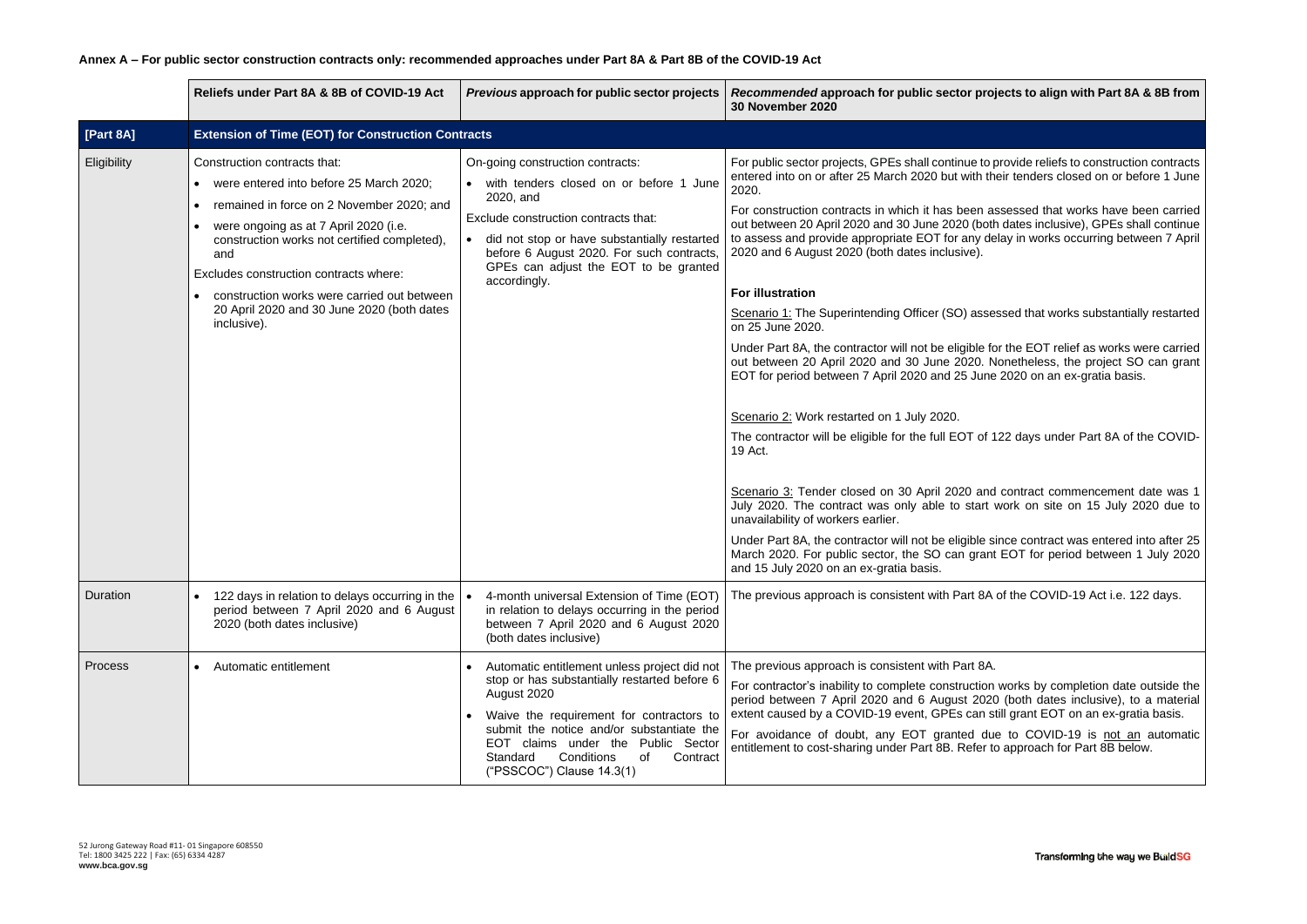## **Reliefs to align with Part 8A & 8B from**

#### to provide reliefs to construction contracts their tenders closed on or before 1 June

public and private sector projects i.e. to e construction works by the completion xibility to consider certified EOT or other is, comparison of workforce deployed on ithat the contractor's inability to complete  $\theta$  was materially caused by a COVID-19 or claims under Part 8B relief, available at

blic and private sector projects i.e. based th other than for the month of April 2020, costs incurred between 7 April 2020 and

to allow co-sharing of contractor-owned

blic and private sector projects i.e. based contract.

Transforming the way we BuildSG

|                                    | Reliefs under Part 8A & 8B of COVID-19 Act                                                                                                                                                                                                                                                                                                               | Previous approach for public sector projects                                                                                                                                                                                                                              | Recommended approach for public sector pr<br><b>30 November 2020</b>                                                                                                                                                                                                                                                                                                                                                 |
|------------------------------------|----------------------------------------------------------------------------------------------------------------------------------------------------------------------------------------------------------------------------------------------------------------------------------------------------------------------------------------------------------|---------------------------------------------------------------------------------------------------------------------------------------------------------------------------------------------------------------------------------------------------------------------------|----------------------------------------------------------------------------------------------------------------------------------------------------------------------------------------------------------------------------------------------------------------------------------------------------------------------------------------------------------------------------------------------------------------------|
| [Part 8B]                          | <b>Temporary Measures for Cost-sharing in Construction Contracts</b>                                                                                                                                                                                                                                                                                     |                                                                                                                                                                                                                                                                           |                                                                                                                                                                                                                                                                                                                                                                                                                      |
| Eligibility                        | Construction contracts that:<br>were entered into before 25 March 2020;<br>remained in force on 2 November 2020;<br>were ongoing as at 7 April 2020 (i.e.<br>construction works were not certified<br>completed), and<br>Excludes construction contracts where:<br>party procuring construction works is an<br>individual.                               | On-going construction contracts:<br>with tenders closed on or before 1 June<br>2020, and<br>Exclude contracts that:<br>did not stop or have substantially restarted<br>before 6 August 2020. For such contracts,<br>GPEs can adjust the EOT to be granted<br>accordingly. | For public sector projects, GPEs shall continue to<br>entered into on or after 25 March 2020 but with<br>2020.                                                                                                                                                                                                                                                                                                       |
| Criteria for 50%<br>cost-sharing   | Unable to complete construction works by<br>completion date<br>Inability is to a material extent due to a<br>COVID-19 event<br>As a result of the inability, the contractor has<br>incurred qualifying costs during the period<br>between 7 April 2020 and 31 December<br>2021 (both dates inclusive) (subject to any<br>extension of prescribed period) | Based on EOT due to COVID-19 certified by<br>project Superintending Officer (SO)                                                                                                                                                                                          | To align with Part 8B for consistency across p<br>establish contractor's inability to complete "the<br>date". The Employer or project SO has the flex<br>documentary evidence (e.g. critical path analysi<br>site, certified progress payment, etc) to establish<br>the construction works by the completion date<br>event. Stakeholders can refer to the template fo<br>https://go.gov.sg/bca-template-cotma-8a-8b. |
| Application of<br>0.2% monthly cap | For each specified period (i.e. between first<br>and last day of each calendar month, except<br>for April 2020 for which the specified period<br>will be between 7 April 2020 and 30 April<br>2020)<br>For period between 7 April 2020 and 31<br>December 2021 (both dates inclusive)<br>(subject to any extension of prescribed<br>period)              | Per month of prolongation, subjected to an<br>overall cap of 9 months<br>From 7 April 2020 onwards                                                                                                                                                                        | To align with Part 8B for consistency across put<br>on a specified period, which is a calendar mont<br>and the cost-sharing relief applies to qualifying<br>31 December 2021 (both dates inclusive).                                                                                                                                                                                                                 |
| Qualifying costs                   | Includes costs incurred in respect of rented<br>plant and equipment only                                                                                                                                                                                                                                                                                 | Includes rented plant and equipment<br>$\bullet$<br>Includes owned equipment<br>$\bullet$                                                                                                                                                                                 | For public sector projects, GPEs shall continue<br>equipment costs.                                                                                                                                                                                                                                                                                                                                                  |
|                                    | (including<br>For<br>all<br>construction<br>contracts<br>subcontracts) where one party undertakes to<br>carry out 'construction works' for another party.<br>Hence, the main contract and subcontracts'<br>qualifying<br>should<br>be<br>assessed<br>costs<br>independently based on the actual costs incurred<br>under each contract.                   | Contractors can include the breakdown of<br>additional costs incurred, including<br>costs<br>incurred by their subcontractors<br>and/or<br>suppliers under their claims to GPEs.                                                                                          | To align with Part 8B for consistency across pub<br>on actual qualifying costs incurred under each c                                                                                                                                                                                                                                                                                                                 |